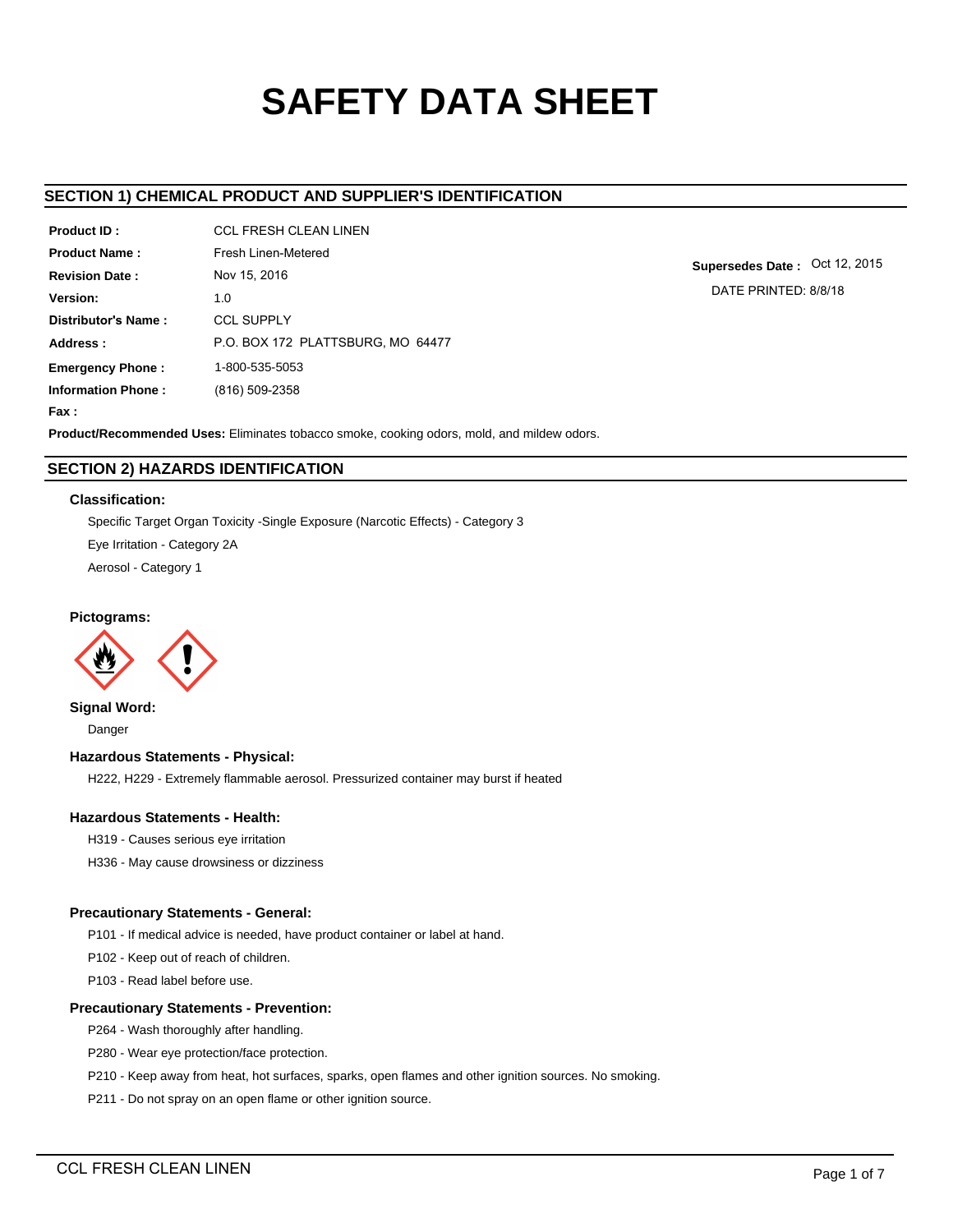#### **Precautionary Statements - Response:**

P312 - Call a POISON CENTER or doctor/physician if you feel unwell.

P305 + P351 + P338 - IF IN EYES: Rinse cautiously with water for several minutes. Remove contact lenses, if present and easy to do. Continue rinsing.

P337 + P313 - If eye irritation persists: Get medical advice/attention.

P304 + P340 - IF INHALED: Remove person to fresh air and keep comfortable for breathing.

#### **Precautionary Statements - Storage:**

P403 + P405 - Store in a well-ventilated place. Store locked up.

P410 - Protect from sunlight.

P412 - Do not expose to temperatures exceeding 50°C/122°F.

#### **Precautionary Statements - Disposal:**

P501 - Dispose of contents and container in accordance with all local, regional, national and international regulations.

# **SECTION 3) COMPOSITION / INFORMATION ON INGREDIENTS**

| CAS          | <b>Chemical Name</b> | % by Weight |
|--------------|----------------------|-------------|
| 0000067-64-1 | <b>ACETONE</b>       | 46% - 81%   |
| 0000074-98-6 | <b>PROPANE</b>       | 19% - 34%   |
|              |                      |             |

# **SECTION 4) FIRST-AID MEASURES**

#### **Inhalation:**

Remove source of exposure or move person to fresh air and keep comfortable for breathing.

If exposed/feel unwell/concerned: Call a POISON CENTER/doctor.

Eliminate all ignition sources if safe to do so.

### **Eye Contact:**

Remove source of exposure or move person to fresh air. Rinse eyes cautiously with lukewarm, gently flowing water for several minutes, while holding the eyelids open. Remove contact lenses, if present and easy to do. Continue rinsing for a duration of 15-20 minutes. Take care not to rinse contaminated water into the unaffected eye or onto the face. If eye irritation persists: Get medical advice/attention.

#### **Skin Contact:**

Take off immediately all contaminated clothing, shoes and leather goods (e.g. watchbands, belts). Gently blot or brush away excess product. Wash with plenty of lukewarm, gently flowing water for a duration of 15-20 minutes. Call a POISON CENTER/doctor if you feel unwell. Store contaminated clothing under water and wash before reuse or discard.

#### **Ingestion:**

Rinse mouth. Do NOT induce vomiting. Immediately call a POISON CENTER/doctor. If vomiting occurs naturally, lie on your side, in the recovery position.

Never give anything by mouth to an unconscious or convulsing victim. Keep person warm and quiet.

## **SECTION 5) FIRE-FIGHTING MEASURES**

#### **Suitable Extinguishing Media:**

Use water, fog, dry chemical, or carbon dioxide.

Carbon dioxide can displace oxygen. Use caution when applying carbon dioxide in confined spaces. Simultaneous use of foam and water on the same surface is to be avoided as water destroys the foam.

# **Unsuitable Extinguishing Media:**

Water may be ineffective but can be used to cool containers exposed to heat or flame.

#### **Specific Hazards in Case of Fire:**

Contents under pressure. Keep away from ignition sources and open flames. Exposure of containers to extreme heat and flames can cause them to rupture often with violent force.

Aerosol cans may rupture when heated.

Heated cans may burst.

In fire, will decompose to carbon dioxide, carbon monoxide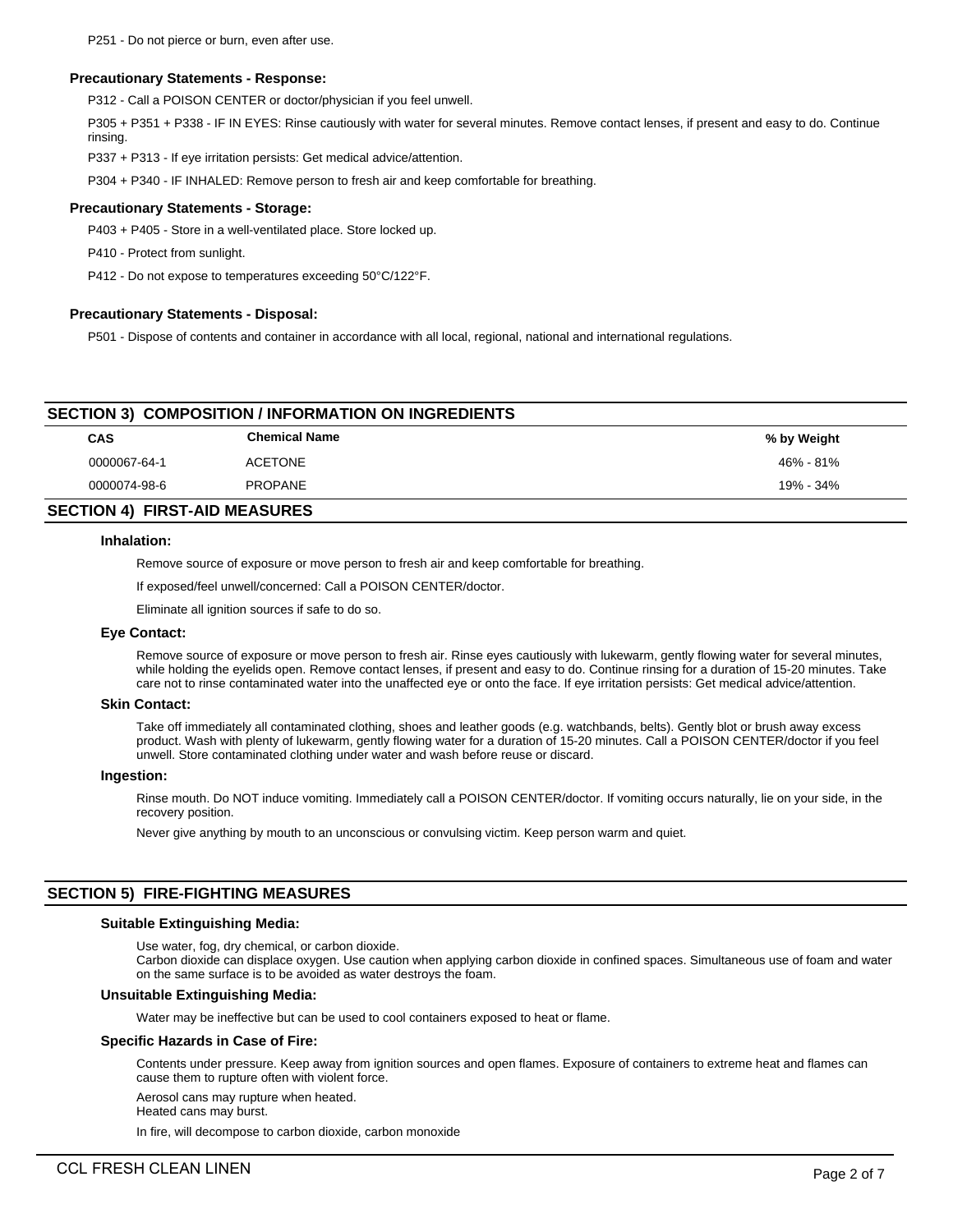# **Fire-Fighting Procedures:**

Isolate immediate hazard area and keep unauthorized personnel out. Stop spill/release if it can be done safely. Move undamaged containers from immediate hazard area if it can be done safely. Water spray may be useful in minimizing or dispersing vapors and to protect personnel.

Dispose of fire debris and contaminated extinguishing water in accordance with official regulations.

#### **Special Protective Actions:**

Wear protective pressure self-contained breathing apparatus (SCBA)and full turnout gear.

Care should always be exercised in dust/mist areas.

# **SECTION 6) ACCIDENTAL RELEASE MEASURES**

#### **Emergency Procedure:**

Flammable/combustible material.

ELIMINATE all ignition sources (no smoking, flares, sparks, or flames in immediate area). Stay upwind; keep out of low areas. Immediately turn off or isolate any source of ignition. Keep unnecessary people away; isolate hazard area and deny entry. Do not touch or walk through spilled material. Clean up immediately. Use absorbent sweeping compound to soak up material and put into suitable container for proper disposal.

#### **Recommended Equipment:**

Wear safety glasses and gloves.

#### **Personal Precautions:**

ELIMINATE all ignition sources (no smoking, flares, sparks, or flames in immediate area). Use explosion proof equipment. Avoid breathing vapor. Avoid contact with skin, eye or clothing. Do not touch damaged containers or spilled materials unless wearing appropriate protective clothing.

#### **Environmental Precautions:**

Stop spill/release if it can be done safely. Prevent spilled material from entering sewers, storm drains, other unauthorized drainage systems and natural waterways by using sand, earth, or other appropriate barriers.

# **SECTION 7) HANDLING AND STORAGE**

#### **General:**

For industrial and institutional use only. For use by trained personnel only. Keep away from children. Wash hands after use. Do not get in eyes, on skin or on clothing. Do not breathe vapors or mists. Use good personal hygiene practices. Eating, drinking and smoking in work areas is prohibited. Remove contaminated clothing and protective equipment before entering eating areas. Eyewash stations and showers should be available in areas where this material is used and stored. **Ventilation Requirements:**

Use only with adequate ventilation to control air contaminants to their exposure limits. The use of local ventilation is recommended to control emissions near the source.

#### **Storage Room Requirements:**

Keep container(s) tightly closed and properly labeled. Store in cool, dry, well-ventilated areas away from heat, direct sunlight and incompatibilities. Store in approved containers and protect against physical damage. Keep containers securely sealed when not in use. Indoor storage should meet OSHA standards and appropriate fire codes. Containers that have been opened must be carefully resealed to prevent leakage. Empty container retain residue and may be dangerous.

Do not cut, drill, grind, weld, or perform similar operations on or near containers. Do not pressurize containers to empty them. Ground all structures, transfer containers and equipment to conform to the national electrical code. Use procedures that prevent static electrical sparks. Static electricity may accumulate and create a fire hazard.

Store at temperatures below 120°F.

# **SECTION 8) EXPOSURE CONTROLS, PERSONAL PROTECTION**

# **Eye Protection:**

Chemical goggles, safety glasses with side shields or vented/splash proof goggles. Contact lenses may absorb irritants. Particles may adhere to lenses and cause corneal damage.

#### **Skin Protection:**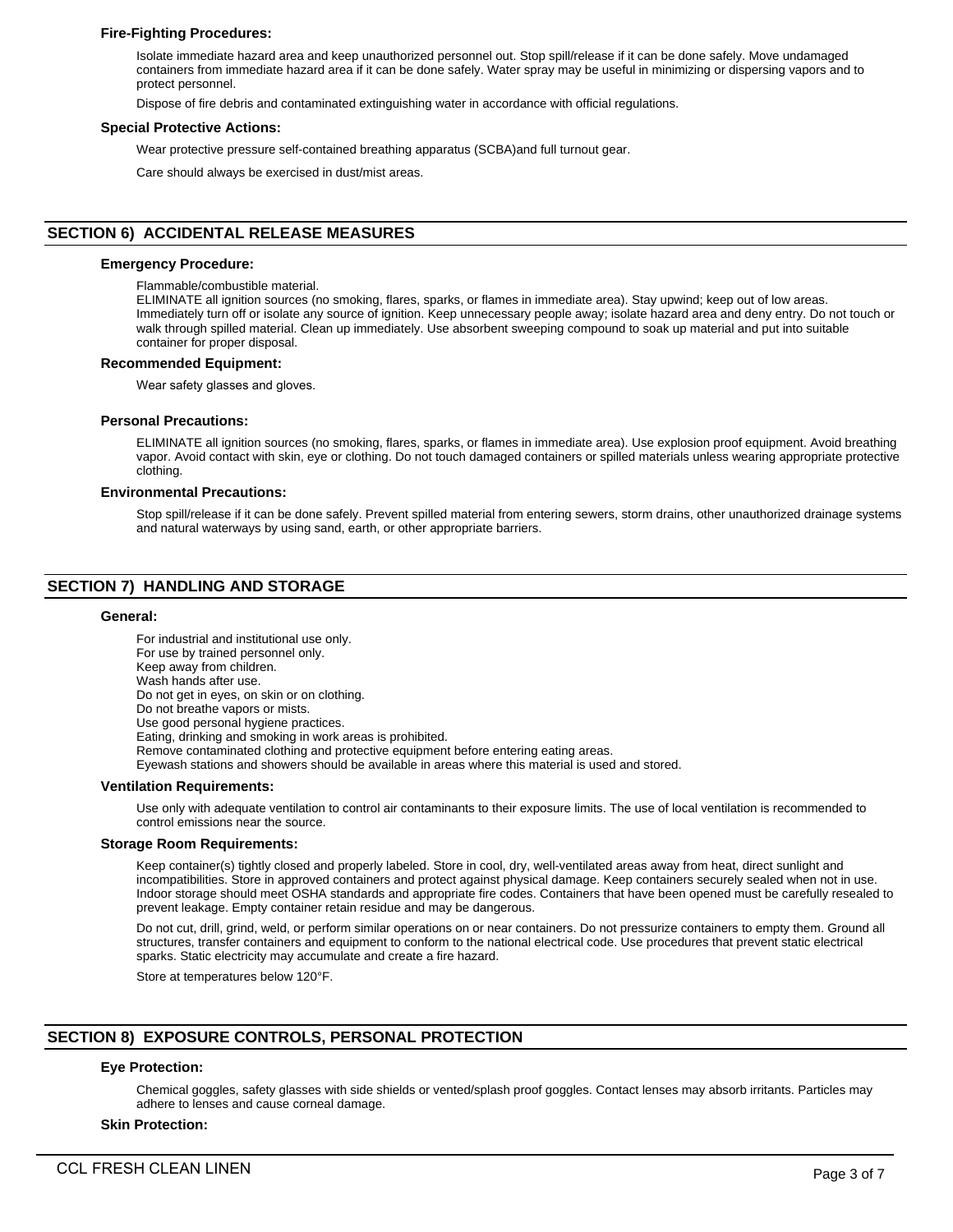Wear gloves, long sleeved shirt, long pants and other protective clothing as required to minimize skin contact.

Use of gloves approved to relevant standards made from the following materials may provide suitable chemical protection: PVC, neoprene or nitrile rubber gloves. Suitability and durability of a glove is dependent on usage, e.g. frequency and duration of contact, chemical resistance of glove material, glove thickness, dexterity. Always seek advice from glove suppliers. Contaminated gloves should be replaced. Chemical-resistant clothing is recommended to avoid prolonged contact. Avoid unnecessary skin contact.

# **Respiratory Protection:**

If engineering controls do not maintain airborne concentrations to a level which is adequate to protect worker, a respiratory protection program that meets or is equivalent to OSHA 29 CFR 1910.134 and ANSI Z88.2 should be followed. Check with respiratory protective equipment suppliers. Where air-filtering respirators are suitable, select an appropriate combination of mask and filter. Select a filter suitable for combined particulate/organic gases and vapors.

When spraying more than one half can continuously or more than one can consecutively, use NIOSH approved respirator.

# **Appropriate Engineering Controls:**

Provide exhaust ventilation or other engineering controls to keep the airborne concentrations of vapors below their respective threshold limit value.

| <b>Chemical Name</b> | OSHA<br>TWA<br>(ppm) | OSHA<br>TWA<br>(mg/m3) | <b>OSHA</b><br><b>STEL</b><br>(ppm) | OSHA<br>STEL<br>(mg/m3) | OSHA-<br>Tables-<br>Z1,2,3 | <b>OSHA</b><br>Carcinogen | OSHA<br>Skin<br>designation | <b>NIOSH</b><br>TWA<br>(ppm) | <b>NIOSH</b><br>TWA<br>(mg/m3) | <b>NIOSH</b><br>STEL<br>(ppm) | <b>NIOSH</b><br><b>STEL</b><br>(mg/m3) | <b>NIOSH</b><br>Carcinogen |
|----------------------|----------------------|------------------------|-------------------------------------|-------------------------|----------------------------|---------------------------|-----------------------------|------------------------------|--------------------------------|-------------------------------|----------------------------------------|----------------------------|
| <b>ACETONE</b>       | 1000                 | 2400                   |                                     |                         |                            |                           |                             | 250                          | 590                            |                               |                                        |                            |
| <b>PROPANE</b>       | 1000                 | 1800                   |                                     |                         |                            |                           |                             | 1000                         | 1800                           |                               |                                        |                            |

| Chemical Name  | ACGIH<br>TWA<br>(ppm)                              | <b>ACGIH</b><br><b>TWA</b><br>(mg/m3) | <b>ACGIH</b><br><b>STEL</b><br>(ppm) | <b>ACGIH</b><br><b>STEL</b><br>(mg/m3) |
|----------------|----------------------------------------------------|---------------------------------------|--------------------------------------|----------------------------------------|
| <b>ACETONE</b> | 500                                                | 1188                                  | 750                                  | 1782                                   |
| <b>PROPANE</b> | See<br>Appendix<br>F: Minimal<br>Oxygen<br>Content |                                       |                                      |                                        |

# **SECTION 9) PHYSICAL AND CHEMICAL PROPERTIES**

# **Physical and Chemical Properties**

| Density                      | 5.66323 lb/gal         |
|------------------------------|------------------------|
| Density VOC                  | 1.62818 lb/gal         |
| % VOC                        | 28.75000%              |
| <b>VOC Actual</b>            | 1.62818 lb/gal         |
| <b>VOC Actual</b>            | 195.10460 g/l          |
| <b>VOC Regulatory</b>        | 1.62818 lb/gal         |
| <b>VOC Regulatory</b>        | 195.10460 g/l          |
| Appearance                   | Clear                  |
| <b>Odor Threshold</b>        | <b>NA</b>              |
| Odor Description             | Crisp Linen Fragrance  |
| pH                           | <b>NA</b>              |
| <b>Water Solubility</b>      | Slightly               |
| Flammability                 | Flashpoint below 73 °F |
| Flash Point Symbol           | <b>NA</b>              |
| <b>Flash Point</b>           | <b>NA</b>              |
| Viscosity                    | <b>NA</b>              |
| Lower Explosion Level        | 1.8                    |
| <b>Upper Explosion Level</b> | 9.5                    |
| <b>Melting Point</b>         | <b>NA</b>              |
| Vapor Density                | Slower than ether      |
|                              |                        |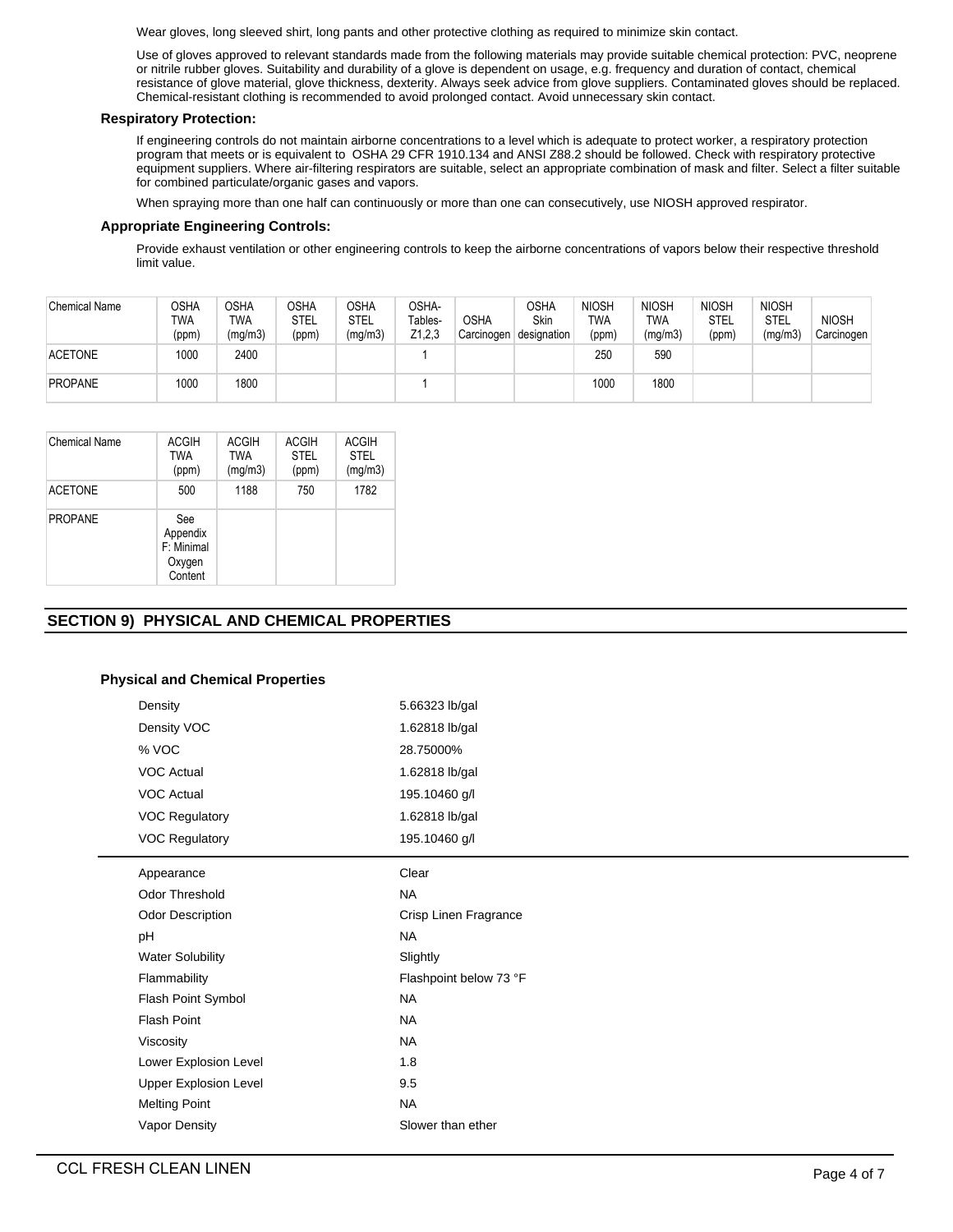| Freezing Point          | ΝA                |
|-------------------------|-------------------|
| Low Boiling Point       | $0^{\circ}$ F     |
| High Boiling Point      | 133 °F            |
| Decomposition Pt        | 0                 |
| Auto Ignition Temp      | ΝA                |
| <b>Evaporation Rate</b> | Slower than ether |

# **SECTION 10) STABILITY AND REACTIVITY**

# **Stability:**

Stable.

# **Conditions to Avoid:**

High temperatures.

# **Incompatible Materials:**

None known.

## **Hazardous Reactions/Polymerization:**

Will not occur.

# **Hazardous Decomposition Products:**

In fire, will decompose to carbon dioxide, carbon monoxide.

# **SECTION 11) TOXICOLOGICAL INFORMATION**

## **Skin Corrosion/Irritation:**

Overexposure will cause defatting of skin.

# **Serious Eye Damage/Irritation:**

Overexposure will cause redness and burning sensation.

## **Carcinogenicity:**

No data available

# **Germ Cell Mutagenicity:**

No data available

## **Reproductive Toxicity:**

No data available

## **Respiratory/Skin Sensitization:**

No data available

# **Specific Target Organ Toxicity - Single Exposure:**

May cause drowsiness or dizziness

# **Specific Target Organ Toxicity - Repeated Exposure:**

No data available

## **Aspiration Hazard:**

Aspiration hazard if swallowed.

## **Acute Toxicity:**

Inhalation: effect of overexposure include irritation of respiratory tract, headache, dizziness, nausea, and loss of coordination. Extreme overexposure may result in unconsciousness and possibly death.

0000067-64-1 ACETONE

LC50 (male rat): 30000 ppm (4-hour exposure); cited as 71000 mg/m3 (4-hour exposure) (29) LC50 (male mouse): 18600 ppm (4-hour exposure); cited as 44000 mg/m3 (4-hour exposure) (29)

LD50 (oral, female rat): 5800 mg/kg (24)

LD50 (oral, mature rat): 6700 mg/kg (cited as 8.5 mL/kg) (31)

LD50 (oral, newborn rat): 1750 mg/kg (cited as 2.2 mL/kg) (31)

LD50 (oral, mouse): 3000 mg/kg (32,unconfirmed)

LD50 (dermal, rabbit): Greater than 16000 mg/kg cited as 20 mL/kg) (30)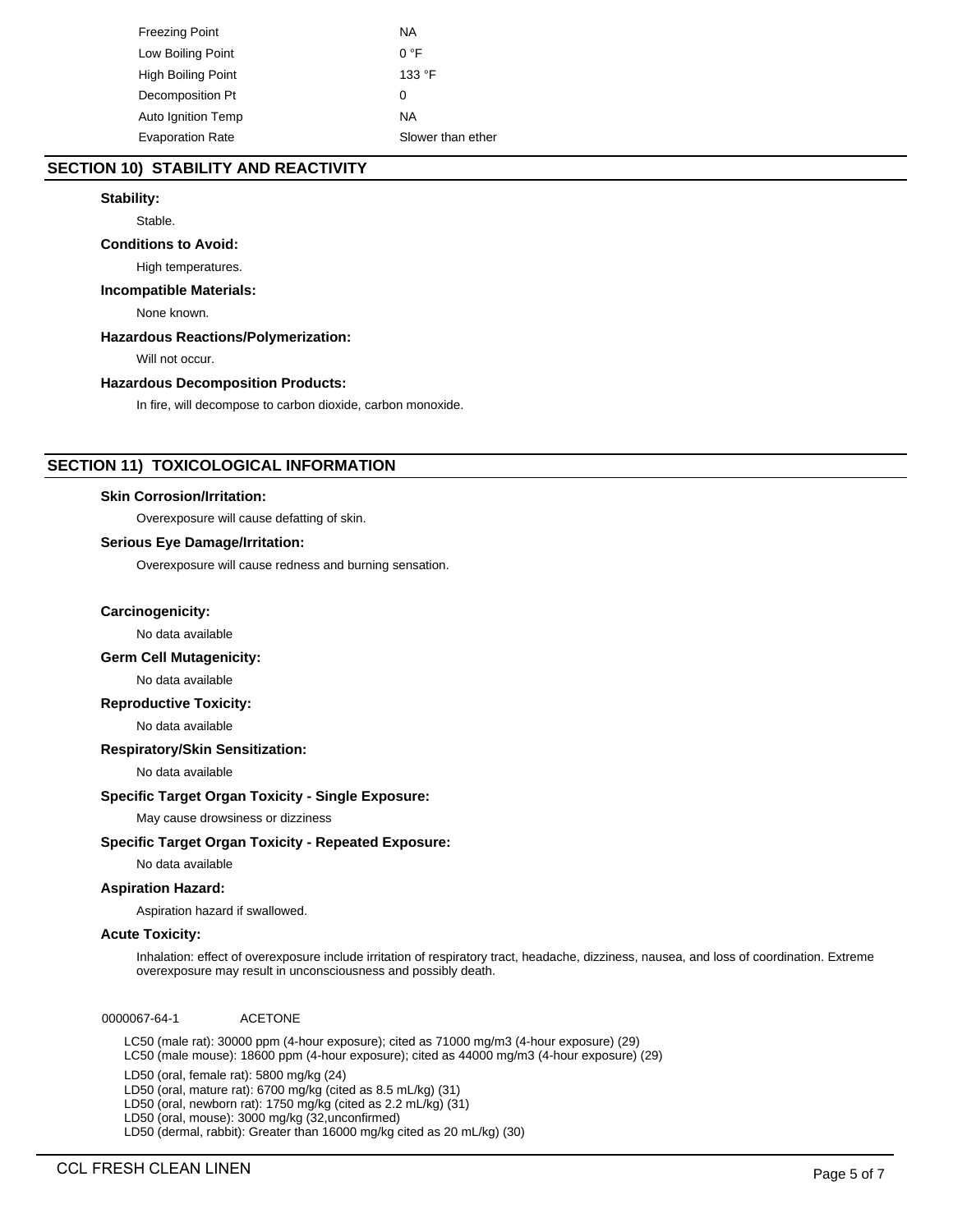# **Potential Health Effects - Miscellaneous**

0000067-64-1 ACETONE

The following medical conditions may be aggravated by exposure: lung disease, eye disorders, skin disorders. Overexposure may cause damage to any of the following organs/systems: blood, central nervous system, eyes, kidneys, liver, respiratory system, skin.

# **SECTION 12) ECOLOGICAL INFORMATION**

#### **Toxicity:**

No data available.

#### **Mobility in Soil:**

No data available.

# **Other Adverse Effects:**

No data available.

# **Bio-accumulative Potential**

0000067-64-1 ACETONE

Does not bioaccumulate

### **Persistence and Degradability**

0000067-64-1 ACETONE

91% readily biodegradable, Method: OECD Test Guideline 301B

# **SECTION 13) DISPOSAL CONSIDERATIONS**

#### **Water Disposal:**

Under RCRA, it is the responsibility of the user of the product, to determine at the time of disposal whether the product meets RCRA criteria for hazardous waste. Waste management should be in full compliance with federal, state, and local laws.

Empty containers retain product residue which may exhibit hazards of material, therefore do not pressurize, cut, glaze, weld or use for any other purposes. Return drums to reclamation centers for proper cleaning and reuse.

## **SECTION 14) TRANSPORT INFORMATION**

## **U.S. DOT Information:**

Consumer Commodity, ORM-D

## **IMDG Information:**

Consumer Commodity, ORM-D

### **IATA Information:**

Consumer Commodity, ORM-D

# **SECTION 15) REGULATORY INFORMATION**

| CAS          | Chemical Name  | % By Weight | <b>Regulation List</b>                             |
|--------------|----------------|-------------|----------------------------------------------------|
| 0000067-64-1 | <b>ACETONE</b> |             | 46% - 81% CERCLA, SARA312, TSCA, RCRA, ACGIH, OSHA |
| 0000074-98-6 | <b>PROPANE</b> |             | 19% - 34% SARA312, TSCA, ACGIH, OSHA               |

# **SECTION 16) OTHER INFORMATION**

### **Glossary:**

\* There are points of differences between OSHA GHS and UN GHS. In 90% of the categories, they can be used interchangeably, but for the Skin Corrosion/Irritant Category and the Specific Target Organ Toxicity (Single and Repeated Exposure) Categories. In these cases, our system will say UN GHS.